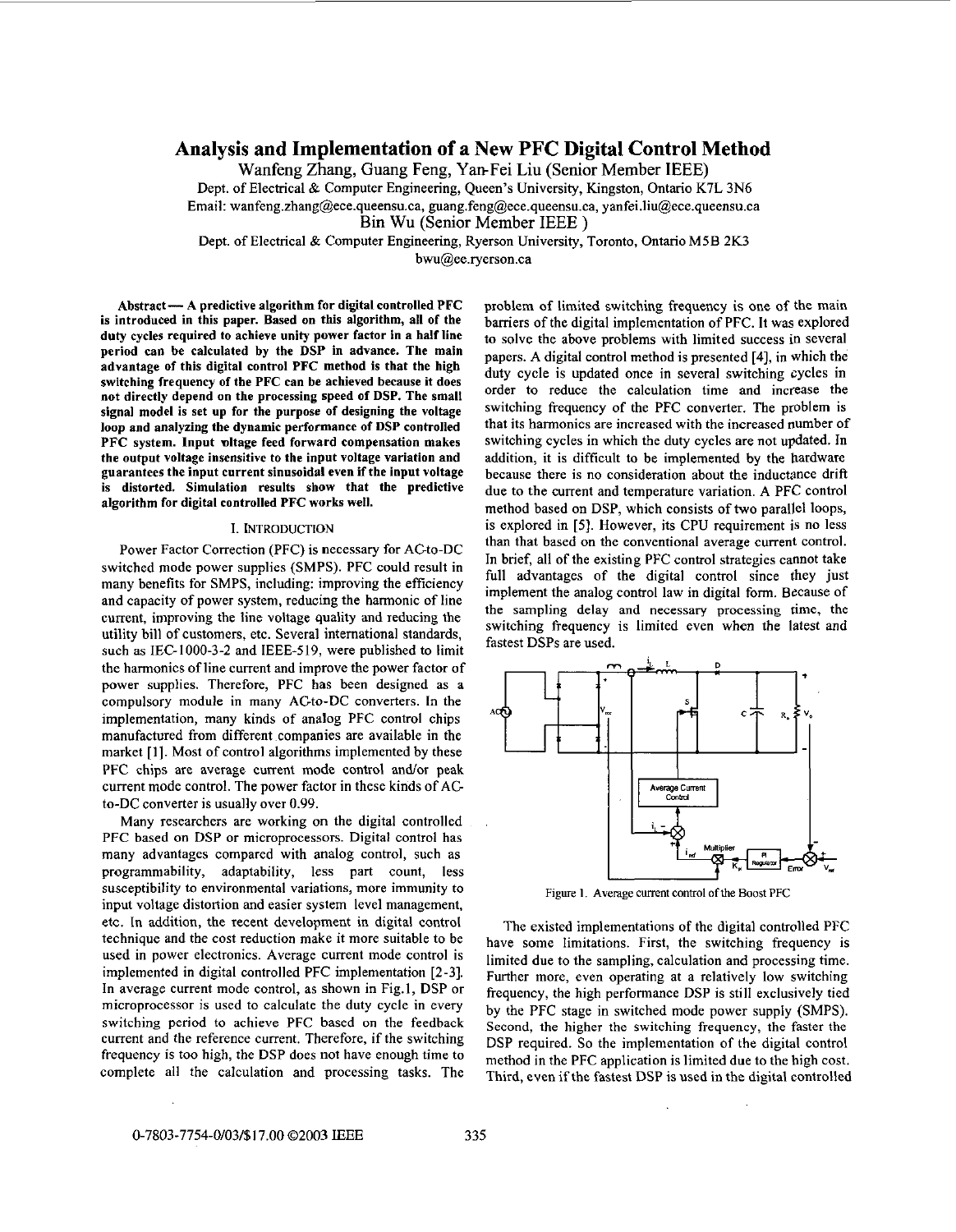PFC system, the switching frequency cannot reach the same level as that in the analog controlled PFC system. All of these problems limit the implementation of digital controlled PFC.

Several approaches were explored to overcome the above limitations of digital controlled PFC, **as** described in Table I. The first approach is a digital controller combined with an analog PFC control chip, e.g. UC3854 *[6].* This approach is just using a control IC as the inner loop to share the PFC task with DSP. DSP is used to process all the other tasks except PFC, including voltage control loop. High switching frequency can be achieved. The disadvantage is that its control structure is complicated. The second approach is a FPGA combined with an analog to digital converter **[7].** In order to implement this approach, a simple PFC control algorithm should be designed to make it suitable for FPGA. However its cost is high. The third approach is to achieve digital controlled PFC by using a low cost DSP based on a new control algorithm, which can achieve high switching frequency. It is the best approach with lowest cost and simplest structure among these three approaches [8]. A new PFC digital control method implemented by a DSP is explored and analyzed in this paper.

TABLE 1 APPROACHES TO SOLVE PROBLEMS OF DIGITAL CONTROLLED PFC

|   | Approaches                                      | System | Control     |
|---|-------------------------------------------------|--------|-------------|
|   |                                                 | Cost   | Structure   |
|   | Digital controller + Analog PFC<br>control chip | Medium | Complicated |
|   | $FPGA + A/D$ converter + $PFC$                  | High   | Medium      |
|   | control algorithm                               |        |             |
| ◠ | $DSP + New PFC control algorithm$               | Low    | Simple      |

The predictive PFC control strategy optimized for DSP implementation is introduced in section 2. The PFC control strategy is based on the predictive algorithm to achieve power factor correction. In this method, all of the duty cycles required to achieve high power factor in a half line period are calculated in advance. The major advantage of this method is that, the switching frequency of the PFC does not directly depend on the processing speed of DSP. In section 3, the model of Boost PFC based on predictive control method is set up and analyzed. The input voltage feed forward is incorporated with the predictive algorithm to compensate the duty cycles for the purpose of maintaining sinusoidal input current and stabilizing the output voltage when there exist variation and/or distortion in line voltage. It is analyzed in section **4.** In section *5,* the simulation results are presented. The conclusion is given in section 6.

# **11.** PRINCIPLE OF PREDICTIVE CONTROL FOR PFC

The topology of Boost converter is shown in Fig.2. The proposed predictive PFC algorithm for DSP control is derived based on the assumptions: (I) Boost converter operates at continuous conduction mode (2) the switching frequency is much higher than the line frequency. With above assumptions, when the switch S is on and off, the inductor voltage is expressed as



Fig.2 Boost converter topology

$$
L\frac{di_{L}}{dt} = V_{in} \qquad t_{k} \le t < t_{k} + d_{k}T_{s} \qquad \text{switch on} \qquad (1)
$$

$$
L\frac{di_L}{dt} = V_{in} - V_o \t t_k + d_k T_s \le t < t_{k+1} \t \text{ switch off} \t (2)
$$

The discrete form for the inductor current at the beginning of  $(a_{+1})^n$  switch cycle in term of the inductor current at the beginning of  $k^{th}$  switching cycle can be derived from (1) and (2) **as** 

$$
i_{L}(k+1) = i_{L}(k) + \frac{V_{in}(k) \cdot T_{s}}{L} - \frac{V_{o}(1 - d(k)) \cdot T_{s}}{L}
$$
 (3)

Where  $d(k)$  and  $T$  are the duty cycle and switching period.  $V_{\mu}(k)$  is the input voltage in  $k^{\mu}$  switching cycle. *j*,(*k*), *j*,(*k+l*) are the inductor currents at the beginning of  $k<sup>th</sup>$  and  $(k+1)^{th}$ switching cycles, respectively.

When Boost converter is operating at unity power factor, the inductor current should follow the reference current  $i_{ref}$ , which is proportional to the rectified input voltage, as shown in Fig.3. At the same time, the output voltage should follow the reference voltage  $V_{\text{ref}}$ . That is

$$
V_o = V_{ref} \tag{4}
$$

$$
i_{L}(k+1) = i_{ref}(k+1)
$$
 (5)

$$
i_{L}(k) = i_{ref}(k) \tag{6}
$$

Substituting (4) (5) (6) into (3), the duty cycle in  $k^{\mu}$ switching period,  $d(k)$ , can be calculated as

$$
d(k) = \frac{[i_{ref}(k+1) - i_{ref}(k)]}{V_{ref}} \cdot \frac{L}{T_s} + \frac{V_{ref} - V_{in}(k)}{V_{ref}}
$$
(7)

Where  $i_{\text{ref}}$  is the rectified sinusoidal waveform and its amplitude is determined by the outer voltage loop



Fig.3 Inductor current waveform and reference current in one *T*<sub>1</sub>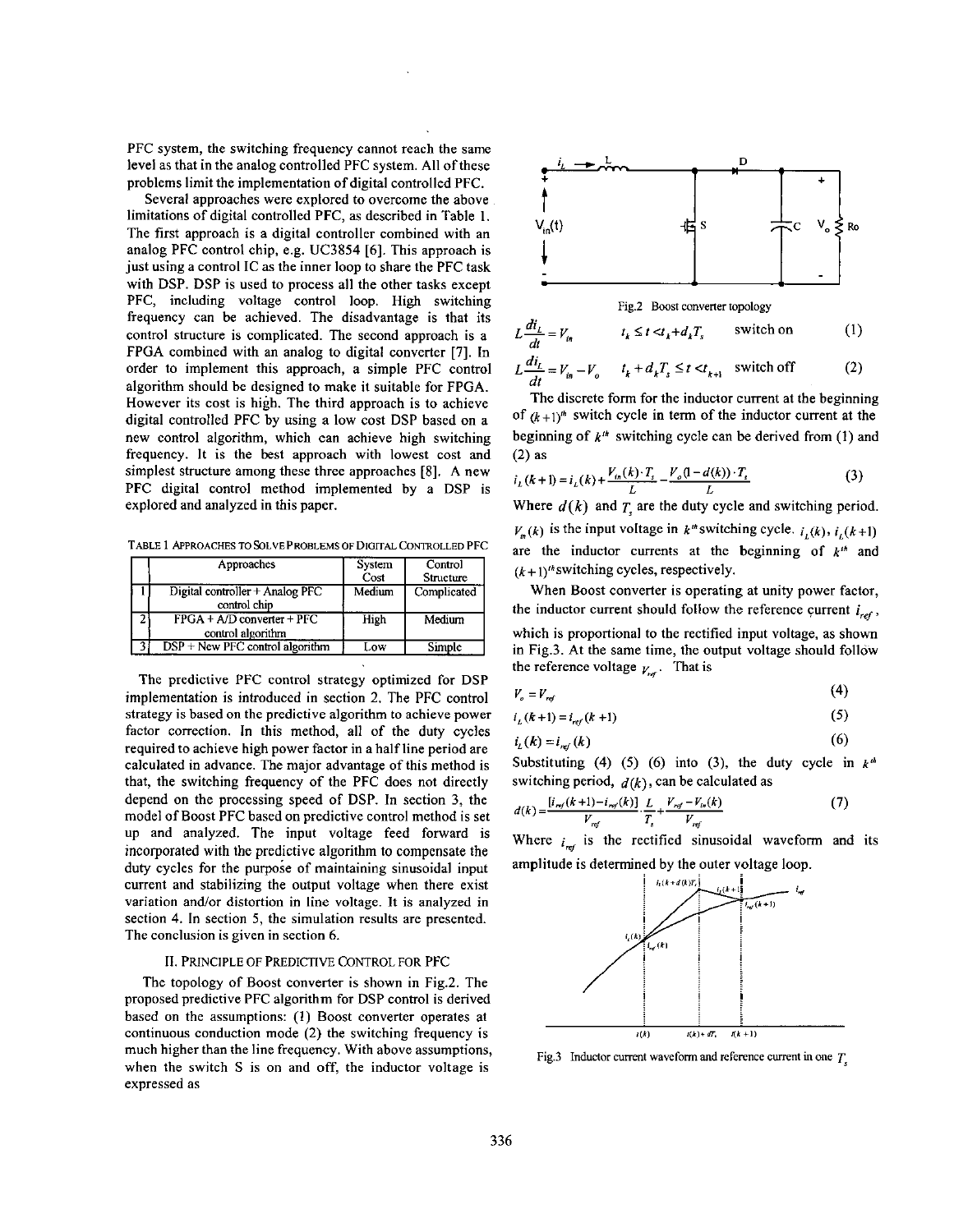The predictive algorithm (7) can be used to generate the duty cycles by DSP in the PFC implementation. In order to achieve unity power factor, a more accurate model, as shown in Fig.4, is used to predict the required duty cycles. The inductor winding resistance,  $R<sub>L</sub>$ , the on resistance of switch,  $R_{on}$ , the voltage drop across diode,  $V_d$ , and the output voltage ripple,  $v_{o\_ruple}$ , are considered in this model. The duty cycles can be derived based on this accurate model as *d*(*k*) =  $\frac{[i_{\gamma\gamma'}(k+1)-i_{\gamma\gamma'}(k)]}{(V_{\gamma\gamma}+v_{o_{\gamma\gamma}}+v_{d}-R_{\alpha\gamma}i_{\gamma\gamma'}(k))}$ .  $\frac{L}{T_{\gamma}} - \frac{V_{\gamma\gamma}-(V_{\gamma\gamma'}+v_{o_{\gamma\gamma}}i_{\gamma\gamma}+V_{d}-R_{\gamma\gamma}i_{\gamma\gamma'}(k))}{(V_{\gamma\gamma}+v_{o_{\gamma\gamma}\gamma}+v_{d}-R_{\alpha\gamma}i_{\gamma\gamma'}(k))}$ 

Where,  $v_{o\_ripple}$  can be estimated as

$$
v_{o\_right}(k) = -I_o \times \frac{1}{2\omega_{lin}C} \sin(2\omega_{lin}t_k)
$$
(9)

**(8)** 

(8) is the predictive algorithm used to implement unity power factor. All of the duty cycles required to achieve unity power factor in a half line period are calculated by DSP according (8) in advance. One of the advantages **of** this algorithm is that the requirement for DSP to achieve PFC is reduced. So the high switching frequency of digital controlled PFC can be achieved based on the low cost digital controller.



Figure **4. Accurate model of Boost converter** 

The digital controlled Boost PFC based on the predictive algorithm is shown in Fig.5. The duty cycles are generated by the predictive algorithm. The input voltage  $v_{in}$  is sensed as the feed forward to the predictive algorithm (8). The input feed forward compensation will be discussed in detail in section 4. The reference current,  $\hat{l}_{ref}$ , is obtained from the multiplier. Its amplitude is determined by the output of the PID controller in the voltage loop. Its phase and sinusoidal waveform are determined by the zero cross detection and the sine-wave-look-up-table. The output voltage,  $V_{\alpha}$ , is controlled by the closed loop with a PID regulator. In this digital control system, the feedback signal is  $V_a$ . The output of the DSP is the gate signal for the switch  $S$ . There is no current loop in this control system. All the duty cycles required to achieve unity power factor in a half line period can be generated in advance with this predictive control strategy.



Fig.5 DSP controlled Boost PFC based on predictive algorithm

#### **111.** MODEL OF BOOST PFC BASED ON PREDICTIVE CONTROL

#### *3.1 Control-to-output Transfer Function*

It is necessary to setup **a** model so that the dynamic performance of the DSP controlled PFC can be analyzed. At the same time, the design of PID regulator can be guided based on this model. The small signal model is derived based on the conditions: (1) the AC-to-DC converter can he modeled as a loss-free resistor, (2) the high-frequency switching ripple can be neglected, (3) the control varies at frequency sufficiently less than the AC line frequency, **(4)**  small signal conditions are met. Based on above assumption, a small signal model of PFC based **on** Boost converter can be described as the equivalent circuit, as shown in Fig.6 [9][10]. *j,, j,* are the coefficients which describe how the output of PID regulator influences the input and output current **of** ACto-DC converter.  $r_1$ ,  $r_2$  are the equivalent ac resistances, which describe the input and output characteristic of converter. *g,* describes how the input voltage affects the of output current. *R* is the incremental resistor of the load.  $\hat{v}_{pid}$ 

is the output of PID regulator in Fig.5.  $\hat{v}$  is the output voltage of PFC. All of these parameters are evaluated at the quiescent operating point. This model is based on the average value in a half line period and valid for the voltage regulation frequency suficiently less than the line frequency. The control-tooutput transfer function is derived from Fig.6 as

$$
G_{P}(s) = \frac{v(s)}{v_{pd}(s)} = j_2 \frac{r_2 / R}{1 + sC \cdot (r_2 / R)}
$$
(10)  

$$
\sum_{r_1, r_2, r_3, r_4, r_5, r_6, r_6, r_7, r_8, r_9, r_9, r_9, r_9, r_9, r_1, r_1, r_1, r_1, r_2, r_3, r_1, r_1, r_2, r_3, r_1, r_1, r_2, r_3, r_1, r_1, r_2, r_3, r_1, r_1, r_2, r_3, r_1, r_1, r_2, r_3, r_1, r_1, r_2, r_3, r_1, r_1, r_2, r_3, r_1, r_1, r_2, r_3, r_1, r_1, r_2, r_3, r_1, r_1, r_2, r_3, r_1, r_2, r_3, r_1, r_2, r_3, r_1, r_1, r_2, r_3, r_1, r_1, r_2, r_3, r_1, r_2, r_3, r_1, r_2, r_3, r_1, r_1, r_2, r_3, r_1, r_1, r_2, r_3, r_1, r_2, r_3, r_1, r_2, r_3, r_1, r_2, r_3, r_1, r_2, r_3, r_1, r_2, r_3, r_1, r_2, r_3, r_1, r_2, r_3, r_1, r_2, r_3, r_1, r_2, r_3, r_1, r_2, r_3, r_1, r_2, r_3, r_1, r_2, r_3, r_1, r_2, r_3, r_1, r_2, r_3, r_1, r_2, r_3, r_1, r_2, r_3, r_1, r_2, r_3, r_1, r_2, r_3, r_1, r_2, r_3, r_1, r_2, r_3, r_1, r_2, r_3, r_1, r_2, r_3, r_1, r_2, r_3, r_1, r_2, r_3, r_1, r_2, r_3, r_1, r_2, r_3, r_1, r_2, r_3, r_1, r_2, r_3, r_1, r_3, r_1
$$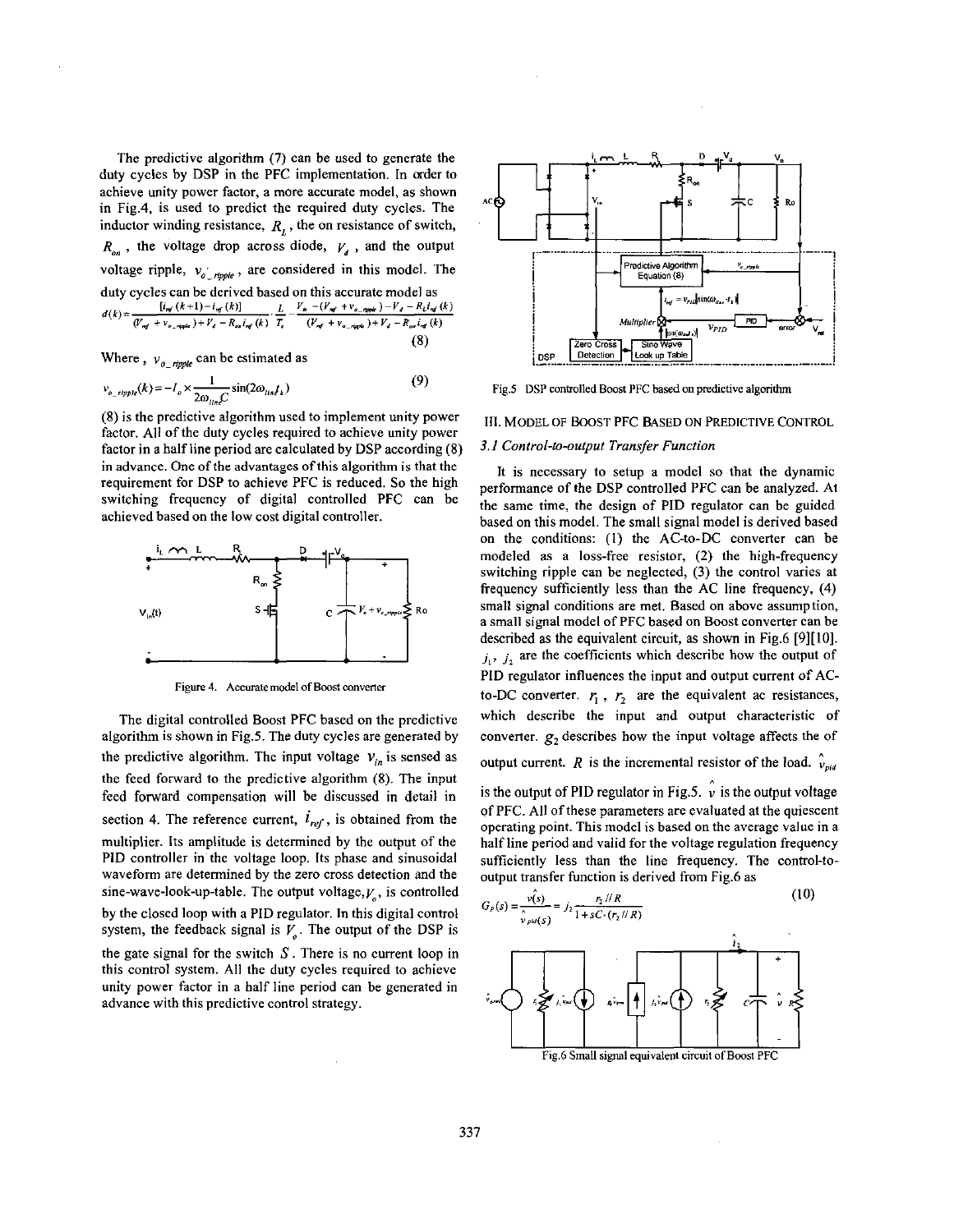Where  $j_2 = \frac{P}{VV_{pid}}$  and  $r_2 = \frac{V^2}{P}$ , *V*,  $V_{pid}$  and *P* are the output

voltage, output of PID regulator and average power of Boost PFC at the quiescent operating point, respectively.

# 3.2 *Small Signal Model of Closed Loop*

The block diagram of the Boost PFC with closed voltage loop is shown in Fig.7. The feedback of output voltage is an average value in a half line period. Therefore, the sampling period is  $T=10ms$ . In Fig.7, one sampling period delay is considered. The loop transfer function is derived as

$$
\phi(S) = \frac{1}{80} \cdot \frac{1}{sT} (1 - e^{-Ts}) \cdot (k_p + \frac{k_i}{s}) \cdot j_2 \frac{r_2 \cdot r}{1 + sC \cdot (r_2 \cdot r/R)} \tag{11}
$$

Where  $k_{n}$ ,  $k_{i}$  are the proportional coefficient and integral coefficient of PI regulator, respectively. The feedback coefficient is **1/80.** 

#### 3.3 *Dynamic Performance Analysis*

The dynamic performance of the digital predictive control PFC system was analyzed based **on** the above model. The parameters used in the analysis are:  $p_{load} = 1000W$  (resistive load),  $V_o = 400V$ ,  $V_{in, RMS} = 220V$ , sampling period  $T = 10ms$ , proportional coefficient  $k_p = 80$  and integral coefficient  $k_1 = 1500$ . The Bode plot of the loop transfer function  $\phi(S)$  is shown in Fig.8, in which the bandwidth is about **12Hz** and the phase margin is about 60 degree. The phase margin and gain margin are sufficient enough for the PFC system with closed loop.



Fig.7 Block diagram of Boost PFC system with closed voltage loop



# IV. INPUT VOLTAGE FEED FORWARD COMPENSATION

**A** compensation module based on the input voltage feed forward is introduced in the predictive algorithm **(8)** to achieve better dynamic and steady state characteristics. Two types of performance can be improved by input voltage feed forward: (1) stabilizing the output voltage for a step change in the line voltage (2) compensating the calculated duty cycles to guarantee sinusoidal line current when there is distortion in the line voltage.

In predictive algorithm the input voltage,  $V_{in}(k) = |V_1 \sin(\omega_{line} \cdot t_k)|$ , is an ideal sinusoidal waveform which is generated based on a lookup table, so that the duty cycle can be calculated in advance. However, the line voltage could be distorted or varied. In the case of input voltage feedforward, the real time input voltage is sensed and used to modify the duty cycle. When the input voltage variation is sensed, the duty cycles, which are generated by DSP in advance based on **(8),** will be updated to be

$$
d_{\text{update}}(k) = d(k) + \Delta d(k) \tag{12}
$$

Where,  $d_{\text{update}}(k)$ , is the duty cycle sent to gate of Boost MOSFET, and  $d(k)$  is the duty cycle calculated by  $(8)$ .  $\Delta d(k)$  is the compensated component

$$
\Delta d(k) = \frac{\Delta v_{in}(k)}{V_{ref}} \tag{13}
$$

Where,  $\Delta v_{in}(k) = V_{in}(k) - v_{in}(k)$ , is the input voltage variation.  $v_{in}(k)$  is the sensed value of input voltage.  $\Delta v_{in}(k)$  is the difference between  $v_{in}(k)$  and  $V_{in}(k)$ . (13) is derived from (7) just for the purpose of simplification in expression. It should be noted that  $v_{in}(k)$  will be stored in the look up table used as the updated  $V_{in}(k)$  in the next half line period. This input voltage compensation can be implemented easily by a DSP because only little calculation is required.

It is analyzed here in detail for the Boost **PFC** to be controlled by predictive algorithm if there are harmonics in the input voltage,  $v_n$ , expressed as

$$
v_{in}(k) = V_1 \sin(\omega_{line} \cdot t_k) + \sum_{i=3,5,\cdots}^{\infty} V_i \sin(i \cdot \omega_{line} \cdot t_k)
$$
 (14)

The variation between the ideal input voltage,  $V_m(k)$ , and the feed forward input voltage,  $v_{in}(k)$ , is

$$
\Delta v_{in}(k) = |V_1 \sin(\omega_{line} \cdot t_k)| - |V_1 \sin(\omega_{line} \cdot t_k) + \sum_{i=3,5,\cdots}^{\infty} V_i \sin(i \cdot \omega_{line} \cdot t_k)|
$$
\n(15)

Then the duty cycles can be calculated after input voltage compensation according to (12) and (13). Now one more question remained: where do the voltage harmonics drop? Substituting (7) into (12), the duty cycles calculated after input voltage feed forward compensation are derived as

$$
d_{\text{update}}(k) = \frac{\left[i_{\text{ref}}(k+1) - i_{\text{ref}}(k)\right]}{V_{\text{ref}}} \cdot \frac{L}{T_s} + \frac{V_{\text{ref}} - |V_1 \sin(\omega_{\text{line}} \cdot t_k)|}{V_{\text{ref}}} + \Delta d(k)
$$
\n(16)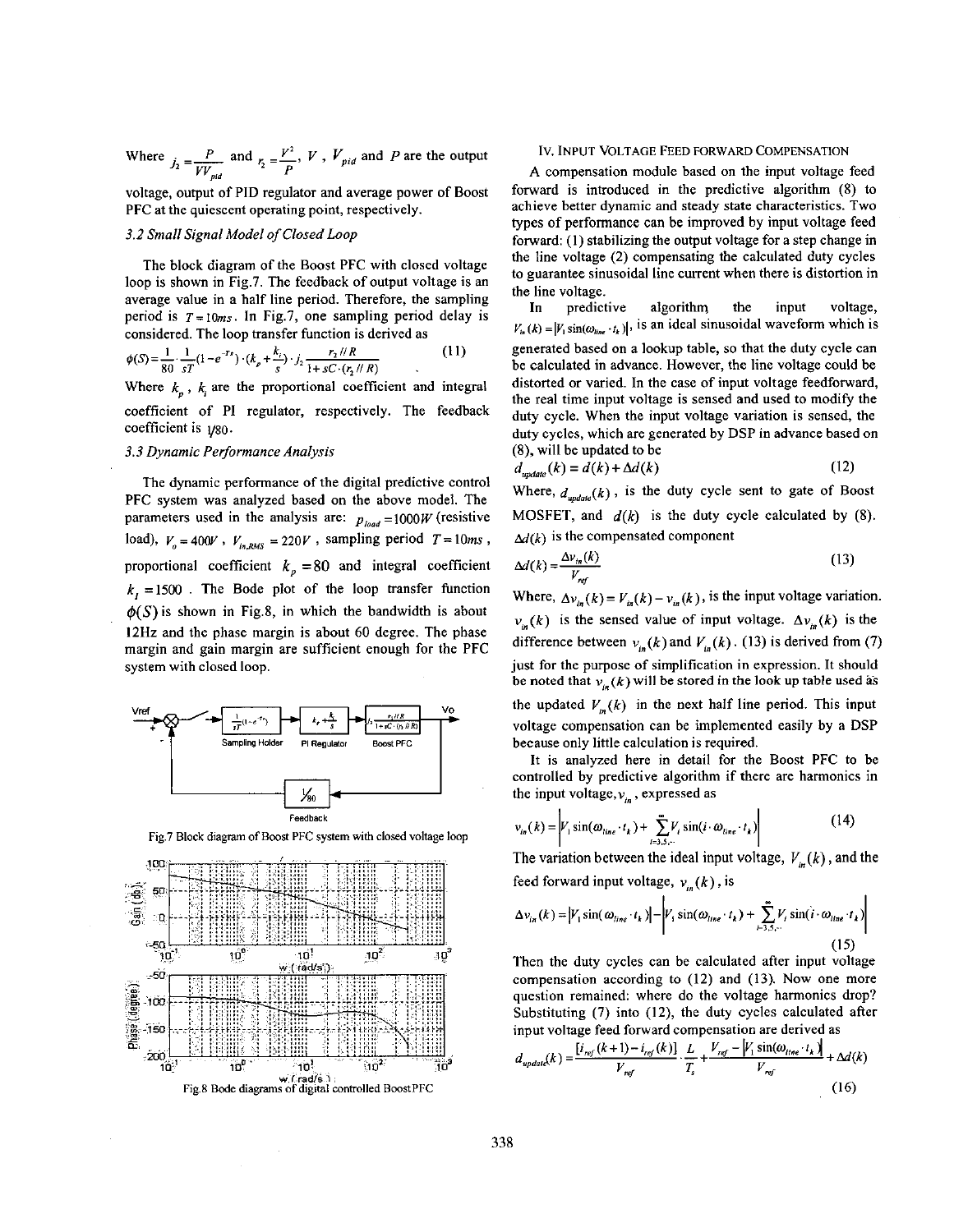According to the average equivalent circuit model of Boost topology as shown in Fig. 9, the voltage drop on the diode is  $v_d(k) = d_{update}(k) \cdot V_o$  (17)

In the stead state,  $V_{\rm g} = V_{\rm ref}$ , the voltage across the diode is

derived by substituting (13), (15) and (16) into (17), as  
\n
$$
v_d(k) = V_{ref} + [i_{ref}(k+1) - i_{ref}(k)] \cdot \frac{L}{T_s} - \left| V_1 \sin(\omega_{line} \cdot t_k) + \sum_{i=3,5,-} V_i \sin(i \cdot \omega_{line} \cdot t_k) \right|
$$
\n(18)

It is shown from (18) that the harmonics drop across the diode. The voltage across diode for distorted input voltage is shown in Fig.16.



**Fig.9** Average equivalent **circuit** model of Boost topology

The input voltage feed forward solves two problems. First, it stabilizes the PFC system and improves its dynamic performance when there is input voltage step change. Therefore, the output voltage is insensitive to the input voltage variation. Second, it can achieve high power factor even when there is distortion in the line voltage. Therefore, the input current can he still sinusoidal in this situation. The input voltage feed forward compensation technique is simulated in section *5.* 

#### **V.** SIMULATION RESULTS

Simulation is performed by using MATLAB to verify the proposed digital PFC control algorithm.

The power factor at different loads for input voltages of 220v and 1lOv (RMS) are shown in Fig.10. It is shown that, for both 220v and 11Ov input voltage, the power factor is over 0.99 with range from 25% to full load. The power factor at low load is a little bit less than that at high load due to the approximation in the derivation of predictive algorithm (8).

The power factor at the loads of 1000w and 500w for different input voltage is shown in [Fig. 1](#page-0-0)1. The power factor is always over 0.99 for the input voltage range from 90v to 260v (RMS). It can also be found that the power factor for high input voltage and low current is a little bit less than that for low input voltage and high current, hut still over 0.99. It is verified that the proposed PFC control strategy works well for wide input voltage and load current variation range.

The dynamic performance is also simulated. The output voltage in transient state, in which the load is changed from  $1000w$  (full load) to  $250w$ , is shown in Fig.12. When the load is changed at time t=ls, the output voltage overshoots to **404V.** After about ZOOmS, the output voltage stabilize to be the reference value. The overshoot is less than **1%.** 

The output voltage in transient state, in which the load is changed from 250w to lOOOw, is shown in Fig.13. When the load is changed from 250w to 1000w at time  $t = 1s$ , the output voltage drops to 396.5V. The decrease is less than 1%. The output voltage recovers to its stable value in ahout 200mS.

The output voltage for a step change in the line voltage is shown in Fig.14. When input voltage is changed from 220v (RMS value) to  $190v$  at time t=0.205s, the output voltage almost does not change. The output voltage is magnified in the middle of Fig. 14. Its average value in a half line period is only decreased from  $400.2v$  to 399.7 $v$ . So the output voltage is insensitive to the input voltage step change due to the input voltage feed forward compensation.

Fig.15 and Fig.16 show what happens when the input voltage is distorted. In order to make the result obvious, there is only third harmonic in the line voltage. The magnitude of the third harmonic is 15% of the fundamental component. The input voltage and current waveform are shown in Fig. 15. The input current can still remain sinusoidal when the input voltage is highly distorted. The power factor under this situation is 0.998.

The voltage across the diode is shown in Fig.16. By comparing the Fig.15 and Fig.16, it is obviously that the harmonics of voltage drop across the diode.



Fig.11 Power factor far different **input voltages**